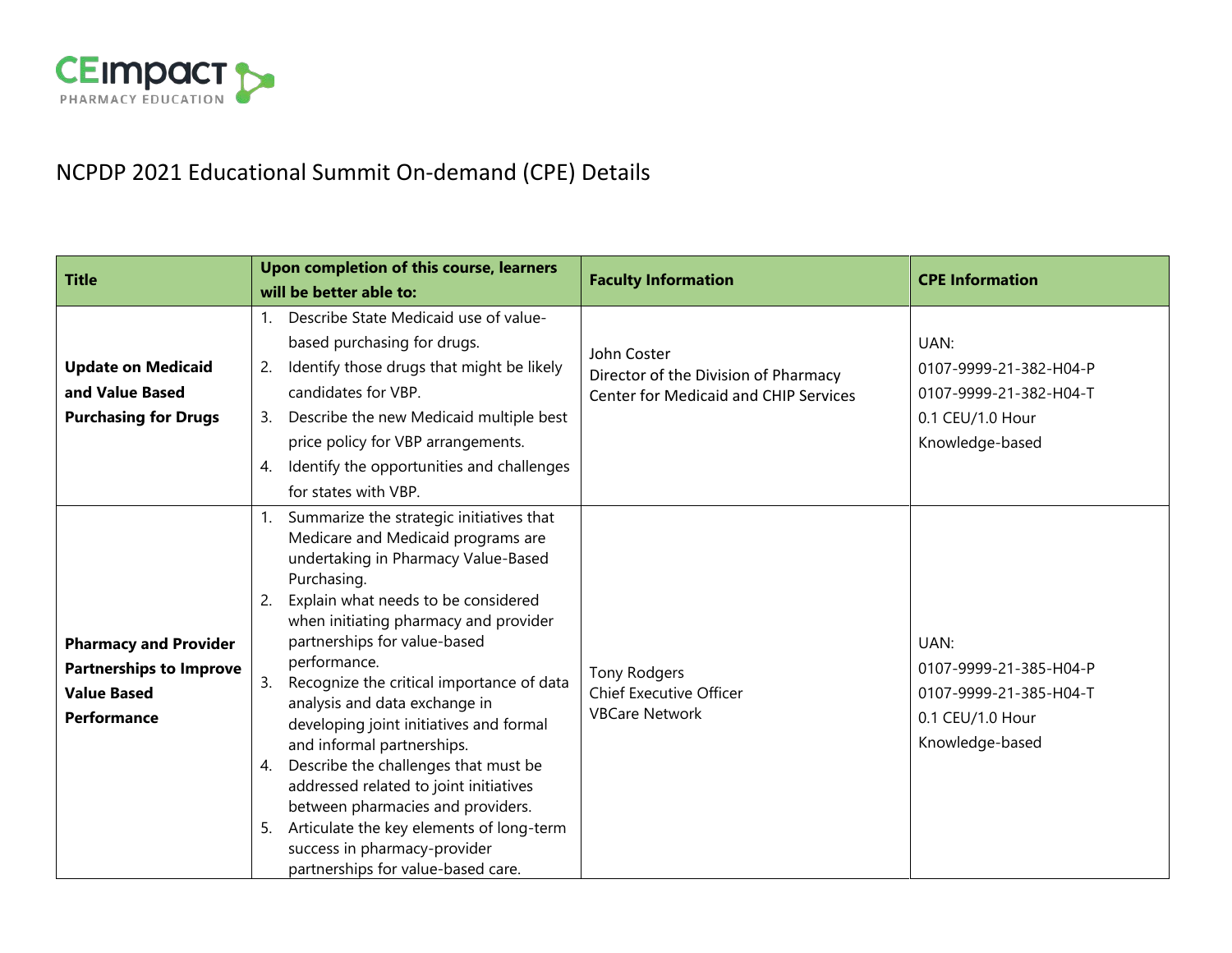

# NCPDP 2021 Educational Summit On-demand (CPE) Details

| <b>Title</b>                                                                               |                                                                                                                                                                                            | Upon completion of this course,<br>learners will be better able to:                                                                                                                                                                                                                                                                                                     | <b>Faculty Information</b>                                                                                                                                                                               | <b>CPE Information</b>                                                                          |
|--------------------------------------------------------------------------------------------|--------------------------------------------------------------------------------------------------------------------------------------------------------------------------------------------|-------------------------------------------------------------------------------------------------------------------------------------------------------------------------------------------------------------------------------------------------------------------------------------------------------------------------------------------------------------------------|----------------------------------------------------------------------------------------------------------------------------------------------------------------------------------------------------------|-------------------------------------------------------------------------------------------------|
| <b>Standardized Pharmacy</b><br><b>Measurement for Value-</b><br><b>Based Arrangements</b> | $1_{\cdot}$<br>pharmacy-payer value-based<br>arrangements.<br>2.<br>current barriers.<br>3.<br>arrangements.<br>4.<br>implementation.<br>5.<br>support innovative pharmacy<br>measurement. | Describe the role of measurement in<br>Describe the vision for a future state of<br>pharmacy measurement that overcomes<br>Explain PQA's process to form consensus<br>on a prioritized list of pharmacy measure<br>concepts for use in value-based<br>Recognize how pilot projects can offer<br>insight into measure feasibility and<br>Discuss how NCPDP standards can | <b>Ben Shirley</b><br>Director, Performance Measurement<br>Pharmacy Quality Alliance (PQA)<br><b>Heather Gibson</b><br>Associate Director, Performance<br>Measurement<br>Pharmacy Quality Alliance (PQA) | UAN:<br>0107-9999-21-386-H04-P<br>0107-9999-21-386-H04-T<br>0.1 CEU/1.0 Hour<br>Knowledge-based |
| <b>Measure What You</b><br><b>Treasure</b>                                                 | $1_{\cdot}$<br>2.<br>required to support VBAs.<br>3.<br>these data.<br>4.<br>acceptance.<br>5.<br>most to patients                                                                         | Discuss how clinical outcomes are vital to<br>specialty value-based agreements.<br>Describe the challenges today with data<br>Identify opportunities to improve<br>transparency and communication around<br>Discuss how to create real world<br>outcomes measures and help them gain<br>Describe the gap between outcomes<br>measures of today and what matters         | Nathan Gosse, Ph.D.<br>VP, Product Strategy<br>McKesson / Ontada                                                                                                                                         | UAN:<br>0107-9999-21-387-H04-P<br>0107-9999-21-387-H04-T<br>0.1 CEU/1.0 Hour<br>Knowledge-based |